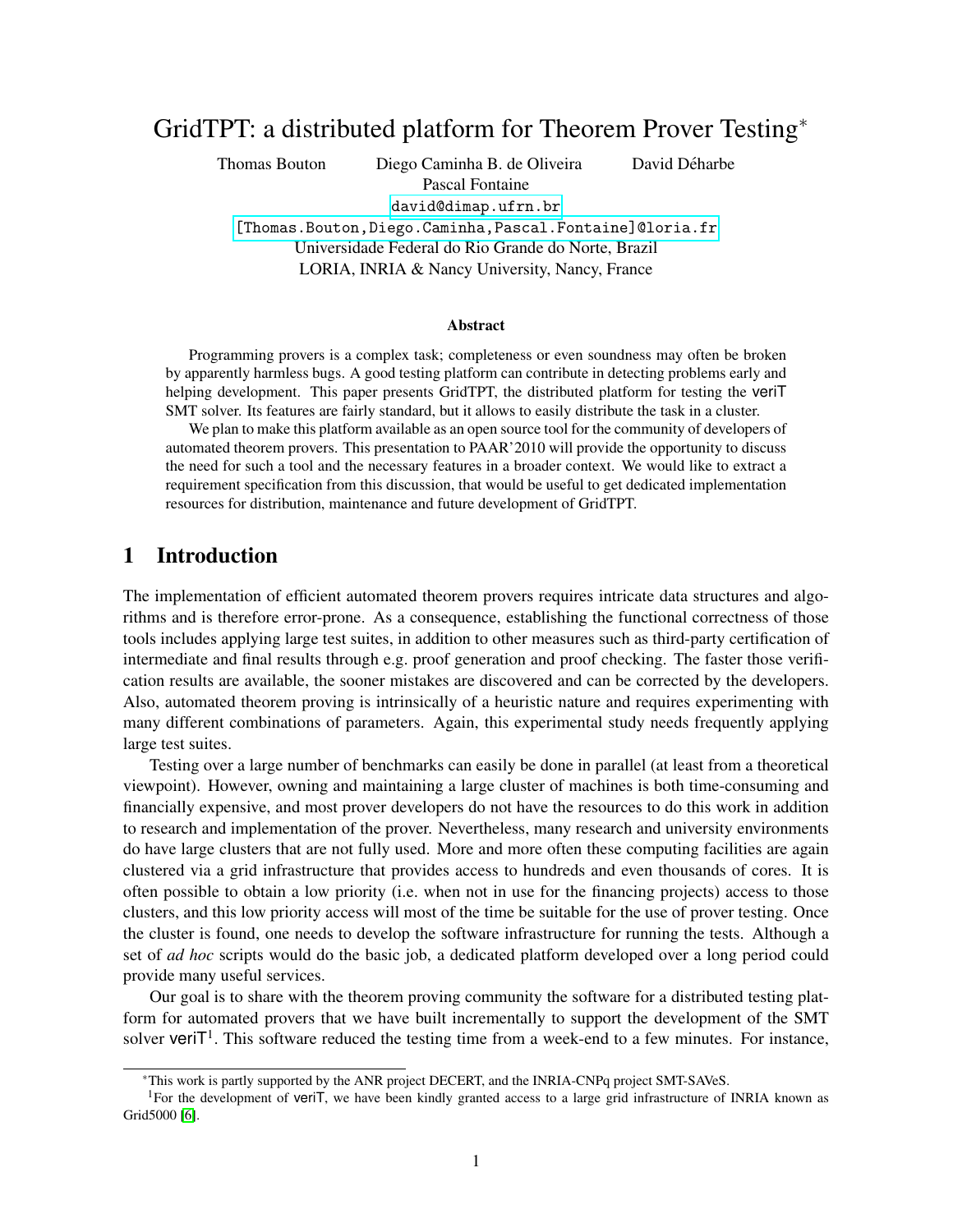the approximately nine thousand formulas in the categories for which veriT is complete are checked in 12 minutes with 80 cores and a 30 seconds time-out. As another example, the whole TPTP (around 14000 files) is run on E [\[12\]](#page-6-1) in 20 minutes using 160 cores and a 30 seconds time-out. We plan to release this powerful and customizable platform under the open-source BSD license as well as offering maintenance to meet new requirements of external users. For theorem prover developers this would reduce the problem of having a good testing infrastructure to finding the cluster to run our software on.

There already exists platforms for evaluating solvers, and in particular, the platforms for the various annual competitions, for instance CASC  $[10, 13]$  $[10, 13]$  and SMT-COMP  $[1, 2]$  $[1, 2]$ .<sup>2</sup> The main focus for those frameworks is to precisely and fairly measure the running time for the various solvers on the instances chosen for the competition. The purpose of GridTPT is different: it includes comparing versions of the same solver/prover but being precise in measuring running time is not the main objective. Much more importantly, the tool gathers statistics, and provides to the user ways to understand the tendencies and the relations between various quantities.

The platform is now stable and has reached a point where its use in a larger context, for slightly different goals, and in various environments, requires the feedback of the community, which we would like to get at PAAR. Following the presentation of GridTPT, we expect to get, from potential users, additional requirements to enhance and make the platform more attractive. Additionally, after we show the benefit of using the platform, we expect some of the participants will be interested in being users.

### 2 State of the platform

The testing platform has been used and improved to support the development of the SMT solver veriT [\[7\]](#page-6-4) for more than a year. The test data used by the platform are the different categories of SMT-LIB [\[11,](#page-6-5) [3\]](#page-5-2) benchmarks that are supported by the solver. The best way to run the tests and to access data is through the web interface, but the reports are in plain text, and all the scripts may be run from the command line.

Three types of tests can be performed over a selected set of benchmarks:

- functional test: the satisfiability status (satisfiable, unsatisfiable, or unknown), execution time (or failure, or time out) and other (user defined) statistics are gathered.
- consistency test: for each benchmark, the solver generates verification conditions corresponding to intermediate results. External solvers<sup>3</sup> are applied to recheck these conditions to ensure that not only the final result, but also the reasoning leading to this result is correct.
- memory test: memory leaks are detected using Valgrind (see <http://valgrind.org/>).

The latter two tests only generate a brief report to notify the developers if further debugging is required on particular benchmarks.

A prototype version of the script was sequential. An extensive test over the SMT-lib used to take several days to complete. The present version distributes the work over several multi-core computers, drastically reducing the total execution time to a few minutes. It uses a master/slave architecture, where one node assumes the role of the master, distributes the benchmarks and gathers the results, while the other nodes are slaves and execute the solver. It is fault tolerant: in case the connection to a slave is lost (due to a network failure, node hanging, . . . ), the full test is not affected. A test can be suspended at any time, and resumed later without significant duplicated work. Finally and most importantly, the

<sup>&</sup>lt;sup>2</sup>Some organizations even give access to the clusters outside the competitions.

 $3$ In the case of veriT, we use CVC3 [\[4\]](#page-5-3) to check intermediate conflict clauses and PicoSAT [\[5\]](#page-5-4) to check the overall Boolean abstraction (MiniSAT [\[9\]](#page-6-6) is used internally).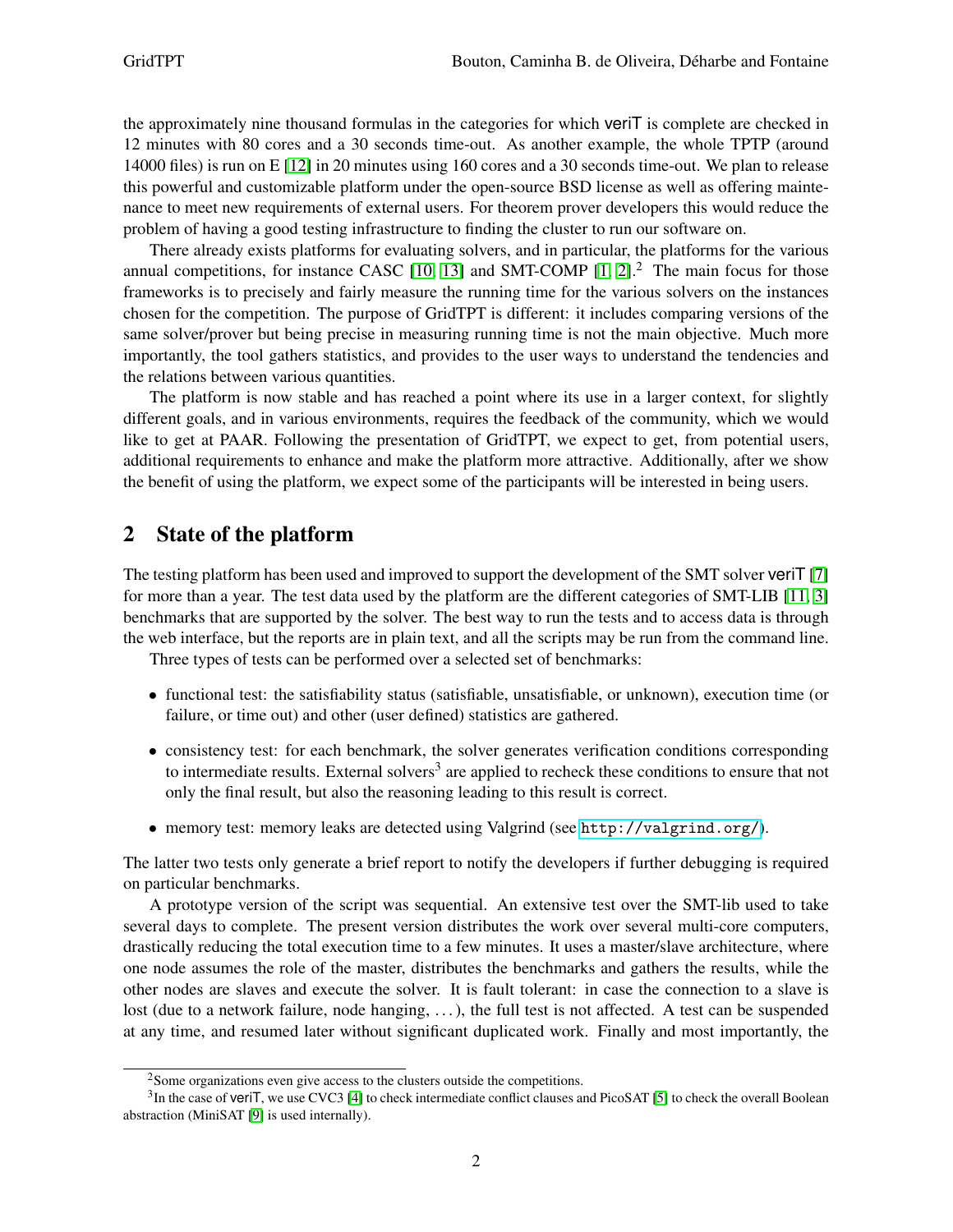framework has been written to be easily portable: its implementation language is Python with a few OS-specific scripts written in bash.

Competitions usually distribute one process per computer, to eliminate interferences between processes. This is required in order to accurately and fairly measure the running time of the various solvers on the competition benchmarks. Since we prefer to get short testing time, we allow to send one job for every core available on the cluster, even if these are on the same processor. This introduces some slight variations in running times, but this is an acceptable price to pay to divide the overall testing time by a factor of 8 (in our case). Our experiments show that, even so, times are measured quite accurately.

The statistics collected by the tool and their value are not hard coded, but rather gathered from the output of the prover. They should be prefixed with a configurable character string – so that these statistics can be recognized from irrelevant information, such as an execution trace – followed by the name of the statistic and its value. Similarly, error messages need to be prefixed by a definable string. Notice that the statistics should at least provide the result of the prover on the formula. The execution time can be computed by the command *time* (on \*nix systems). Figure [1](#page-2-0) presents a typical output from veriT. Obviously, it is easy to put the information in the required form without modifying the internals of the prover by simply using a shell script wrapper.

```
verit 200907 - the veriT solver (UFRN/LORIA).
[...]
STAT_DESC: clauses: Number of clauses generated
STAT_DESC: res: 0 (UNSAT), 1 (SAT), -1 (UNKNOWN)
STAT_DESC: nodes: Number of nodes in the input formula as a DAG representation
STAT_DESC: nodes_tree: Number of nodes in the input formula as a tree representation
STAT_DESC: atoms: Number of atoms in the input formula as a tree representation
STAT_DESC: total_time: Total time
STAT: clauses=1486
STAT: res=0
STAT: nodes=799
STAT: nodes_tree=4114
STAT: atoms=1825
STAT: total_time=1.204
[...]
```
<span id="page-2-0"></span>Figure 1: A typical output from veriT.

New tests are triggered automatically by cron jobs (if no test exists for the current version in the subversion repository), or manually through the developer-only section on the website of the solver. In the latter case, the tester has the opportunity to choose the solver revision, the solver options, the list of benchmarks on which the solver is to be run, and an optional comment. Reports are automatically generated and can be consulted on line, via the project website. The access to the reports is restricted to developers only. Other available features include the capacity to compare either graphically or textually two functional reports and to extract CSV (comma-separated values format) files for reports or for comparison of reports in order to do more sophisticated treatments using other tools (such as spreadsheets). Some of these features are demonstrated in the next section.

### 3 Illustration

This section contains illustrative information on the following capacities of the platform: functional report, a textual comparison report, and a graphical comparison report.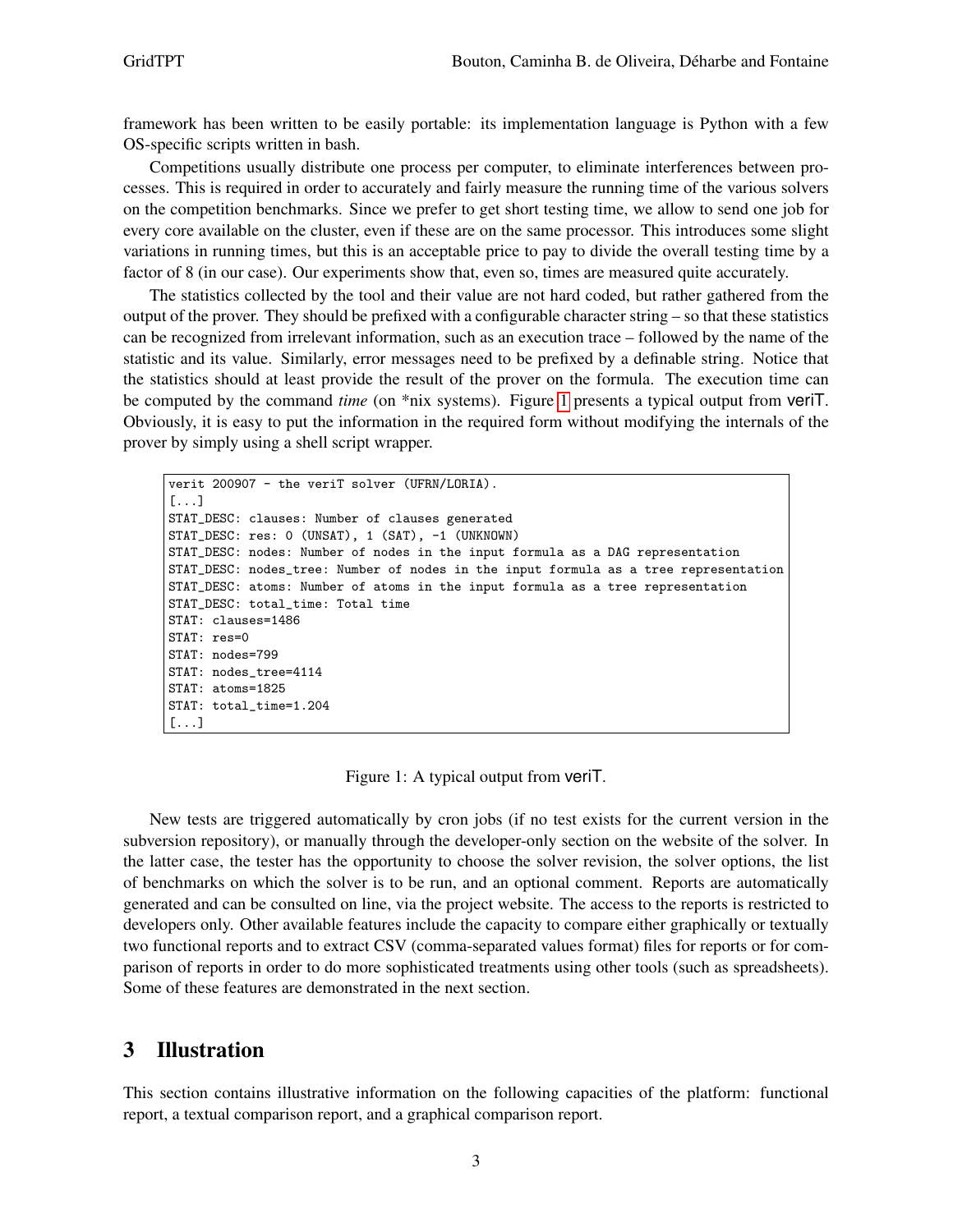### 3.1 Report example

An extract of a sample test report is given below:

| -veriT report----------------                                             |                |              |         |                          |                |      |  |  |  |
|---------------------------------------------------------------------------|----------------|--------------|---------|--------------------------|----------------|------|--|--|--|
| Date<br>: 20090904133605                                                  |                |              |         |                          |                |      |  |  |  |
|                                                                           |                |              |         |                          |                |      |  |  |  |
| Host name<br>: Grid5000                                                   |                |              |         |                          |                |      |  |  |  |
| Number of cores : 80                                                      |                |              |         |                          |                |      |  |  |  |
|                                                                           |                |              |         |                          |                |      |  |  |  |
| CPU type<br>: xeon-harpertown at 2.5GHz<br>Executable<br>: ./verit        |                |              |         |                          |                |      |  |  |  |
| Build time<br>: 20090903181241                                            |                |              |         |                          |                |      |  |  |  |
| Options<br>: --enable-simp --enable-unit-simp --cnf-p-definitional -v     |                |              |         |                          |                |      |  |  |  |
| Number of files : 8965                                                    |                |              |         |                          |                |      |  |  |  |
| CPU limit<br>:30s                                                         |                |              |         |                          |                |      |  |  |  |
| -grid statistics-------------                                             |                |              |         |                          |                |      |  |  |  |
| Cumulative time : 876m (14h)                                              |                |              |         |                          |                |      |  |  |  |
| : 12m<br>Total time                                                       |                |              |         |                          |                |      |  |  |  |
| Theoretical time : 11m                                                    |                |              |         |                          |                |      |  |  |  |
| -legend------------------------                                           |                |              |         |                          |                |      |  |  |  |
| total_time: Total time                                                    |                |              |         |                          |                |      |  |  |  |
| $res: 0$ (UNSAT), $1$ (SAT), $-1$ (UNKNOWN)                               |                |              |         |                          |                |      |  |  |  |
| atoms: Number of atoms in the input formula as a tree representation      |                |              |         |                          |                |      |  |  |  |
| nodes_tree: Number of nodes in the input formula as a tree representation |                |              |         |                          |                |      |  |  |  |
| clauses: Number of clauses generated                                      |                |              |         |                          |                |      |  |  |  |
| nodes: Number of nodes in the input formula as a DAG representation       |                |              |         |                          |                |      |  |  |  |
| -summary-----------------------                                           |                |              |         |                          |                |      |  |  |  |
| Total number of benchmarks : 8965                                         |                |              |         |                          |                |      |  |  |  |
| Number of success : 7638                                                  |                |              |         |                          |                |      |  |  |  |
| between 0 and 5 sec : 6835                                                |                |              |         |                          |                |      |  |  |  |
| between 5 and 10 sec : 465                                                |                |              |         |                          |                |      |  |  |  |
| between 10 and 15 sec : 199                                               |                |              |         |                          |                |      |  |  |  |
| between 15 and 20 sec : 89                                                |                |              |         |                          |                |      |  |  |  |
| between 20 and 25 sec : 36                                                |                |              |         |                          |                |      |  |  |  |
| between 25 and 30 sec : 14                                                |                |              |         |                          |                |      |  |  |  |
| Number of "CPU time limit exceeded" : 1327                                |                |              |         |                          |                |      |  |  |  |
| -data--------------------------                                           |                |              |         |                          |                |      |  |  |  |
| Name                                                                      | total_time res |              | atoms   | nodes_tree clauses nodes |                |      |  |  |  |
| QF_IDL/Averest/binary_search/BinarySearch_live_bgmc000.smt                | 0.000          | 1            | 207793  | 208901                   | 0              | 339  |  |  |  |
| QF_IDL/Averest/binary_search/BinarySearch_live_bgmc002.smt                | 0.000          | $\mathbf{1}$ | 415523  | 417695                   | $\Omega$       | 607  |  |  |  |
| QF_IDL/Averest/binary_search/BinarySearch_live_bgmc003.smt                | 0.000          | 0            | 623253  | 626489                   | 0              | 875  |  |  |  |
| QF_IDL/Averest/binary_search/BinarySearch_live_blmc000.smt                | 0.000          | $\mathbf{1}$ | 623314  | 626594                   | $\mathbf{1}$   | 942  |  |  |  |
| QF_IDL/Averest/binary_search/BinarySearch_live_blmc002.smt                | 0.004          | $\Omega$     | 1246566 | 1253082                  | $\Omega$       | 1814 |  |  |  |
| QF_IDL/Averest/binary_search/BinarySearch_safe_bgmc000.smt                | 0.000          | 0            | 406     | 546                      | 0              | 203  |  |  |  |
| QF_IDL/Averest/binary_search/BinarySearch_safe_bgmc001.smt                | 0.000          | -1           | 99      | 175                      | 0              | 109  |  |  |  |
| QF_IDL/Averest/binary_search/BinarySearch_safe_bgmc002.smt                | 0.000          | 0            | 208393  | 209661                   | 0              | 550  |  |  |  |
| QF_IDL/Averest/binary_search/BinarySearch_safe_bgmc003.smt                | 0.000          | $\mathbf{1}$ | 416380  | 418776                   | $\mathfrak{D}$ | 897  |  |  |  |
| QF_IDL/Averest/binary_search/BinarySearch_safe_blmc000.smt                | 0.000          | 0            | 416266  | 418750                   | $\circ$        | 1008 |  |  |  |
| QF_IDL/Averest/binary_search/BinarySearch_safe_blmc001.smt                | 0.004          | $\mathbf{1}$ | 831718  | 836406                   | 8              | 1329 |  |  |  |
| QF_IDL/Averest/binary_search/BinarySearch_safe_blmc002.smt                | 0.004          | $\mathbf{1}$ | 1247479 | 1254435                  | 3              | 1950 |  |  |  |
| $[\ldots]$                                                                |                |              |         |                          |                |      |  |  |  |

The presentation of the report may need to be adapted for other solvers. However, as mentioned above, the list of statistics is not hardcoded, and is built during the parsing of the output of the solver, assuming that it follows some formatting instructions.

#### 3.2 Textual comparison

The comparison tool has the following parameters:

- the two functional reports to be compared;
- the categories of benchmarks to compare the reports on;
- the minimum spread, in percent of execution time, for the benchmark to be shown;
- the minimum spread, in absolute execution time, for the benchmark to be shown.

If the two reports are on different sets of benchmarks, only the common subset is shown. The statistics from both reports are shown. Optionally, the comparison tool may hide benchmarks for which running time are not sufficiently different. The spread between the execution times must then be higher than a specified percentage and a minimum value. Indeed, for benchmarks solved very quickly, 0.01 second is twice as fast as 0.02, but the running time difference may still be considered negligible.

Here is a small excerpt of a comparison report: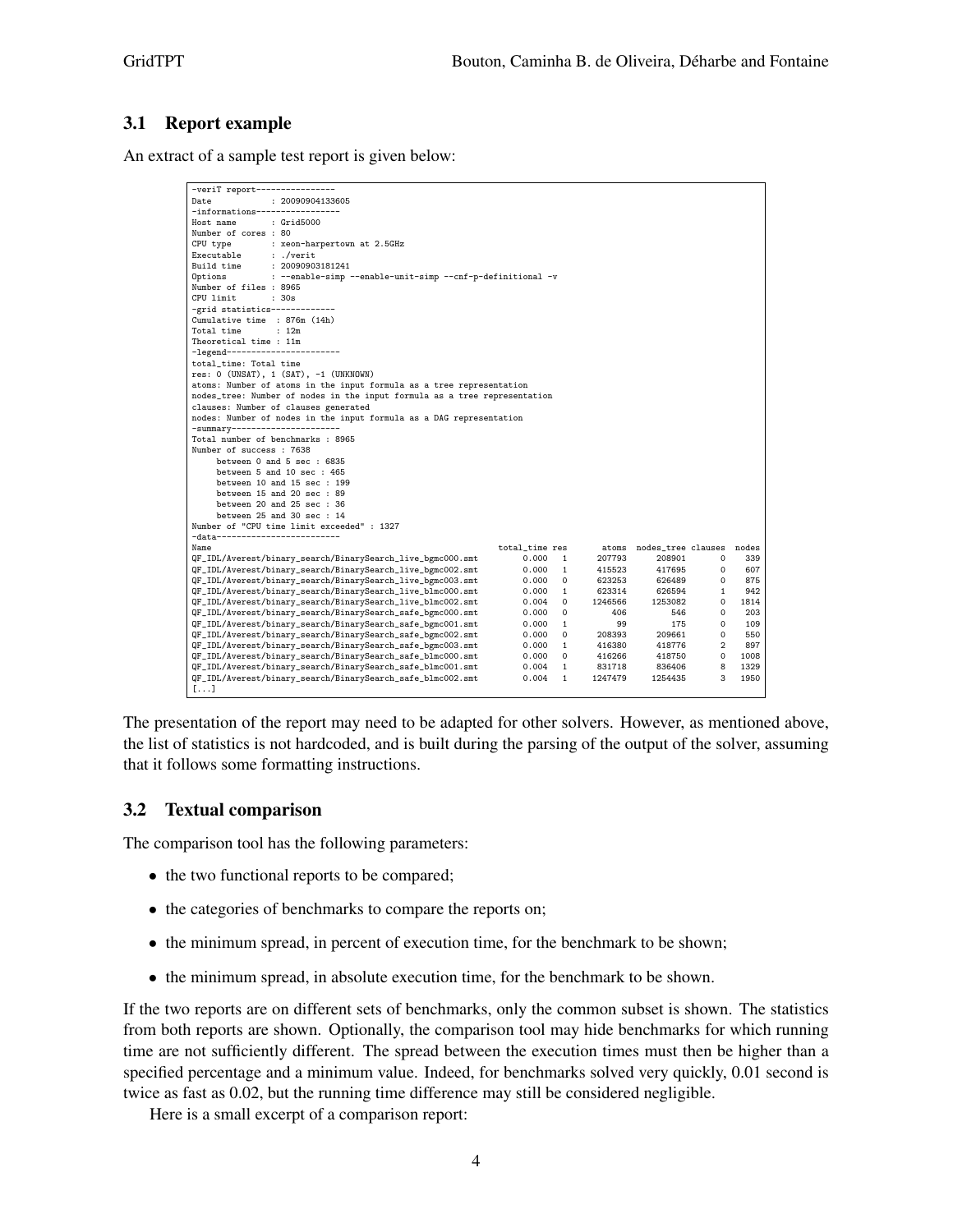| Name                           | total time     |                | result         |                |  |
|--------------------------------|----------------|----------------|----------------|----------------|--|
|                                | 20090729191611 | 20080729142114 | 20090729191611 | 20080729142114 |  |
| QF_UFIDL/pete3/bug_file3.smt   | 0.800          | Failed         |                | Failed         |  |
| QF_UFIDL/pete3/bug_file4.smt   | 198.404        | Failed         |                | Failed         |  |
| OF_UFIDL/pete3/bug_file5.smt   | 25.286         | 4.75           |                |                |  |
| OF_UFIDL/uclid/22s.smt         | 0.332          | 0.58           | 0              |                |  |
| OF_UFIDL/uclid/43s.smt         | 6.604          | 2.28           | 0              |                |  |
| OF_UFIDL/uclid/cache.inv10.smt | 3.536          | 5.46           | 0              |                |  |
| OF_UFIDL/uclid/cache.inv14.smt | 105.999        | Failed         | 0              | Failed         |  |
| OF_UFIDL/uclid/cache.inv8.smt  | 0.652          | 1.08           | 0              | 0              |  |
| OF_UFIDL/uclid/elf.rf10.smt    | 18.149         | 25.23          | 0              |                |  |
| OF_UFIDL/uclid/elf.rf8.smt     | 0.320          | 0.62           | 0              |                |  |
| OF_UFIDL/uclid/elf.rf9.smt     | 2.536          | 3.38           | 0              |                |  |
| OF_UFIDL/uclid/ooo.rf10.smt    | 25.942         | Failed         | 0              | Failed         |  |
| OF_UFIDL/uclid/ooo.rf8.smt     | 1.208          | 1.56           | 0              |                |  |
| QF_UFIDL/uclid/ooo.tag10.smt   | 3.736          | 5.02           | 0              |                |  |
| QF_UFIDL/uclid/ooo.tag12.smt   | 39.114         | Failed         | 0              | Failed         |  |
| QF_UFIDL/uclid/q2.12.smt       | 15.201         | 19.58          | 0              |                |  |
| QF_UFIDL/uclid/q2.14.smt       | 77.169         | Failed         | 0              | Failed         |  |
| QF_UFIDL/uclid2/bug1.smt       | 9.721          | 13.57          |                |                |  |
| QF_UFIDL/uclid2/bug2.smt       | 0.780          | 1.45           |                |                |  |
| OF_UFIDL/uclid2/ooo.rf11.smt   | 158.894        | Failed         | 0              | Failed         |  |

On the web page, for each benchmark, the color code explicitly highlights improvement or regression.

### 3.3 Graphical comparison

Usually, on large sets of benchmarks, a graphical comparison helps to highlight the difference in execution time between two revisions of the solver. The web interface also displays an XY logarithmic graph (see figure [2\)](#page-4-0). Again, more in-depth analysis may be done very quickly using the CSV data extraction facility and using a spreadsheet.



<span id="page-4-0"></span>Figure 2: Example of a graphical comparison. A blue dot corresponds to one benchmark.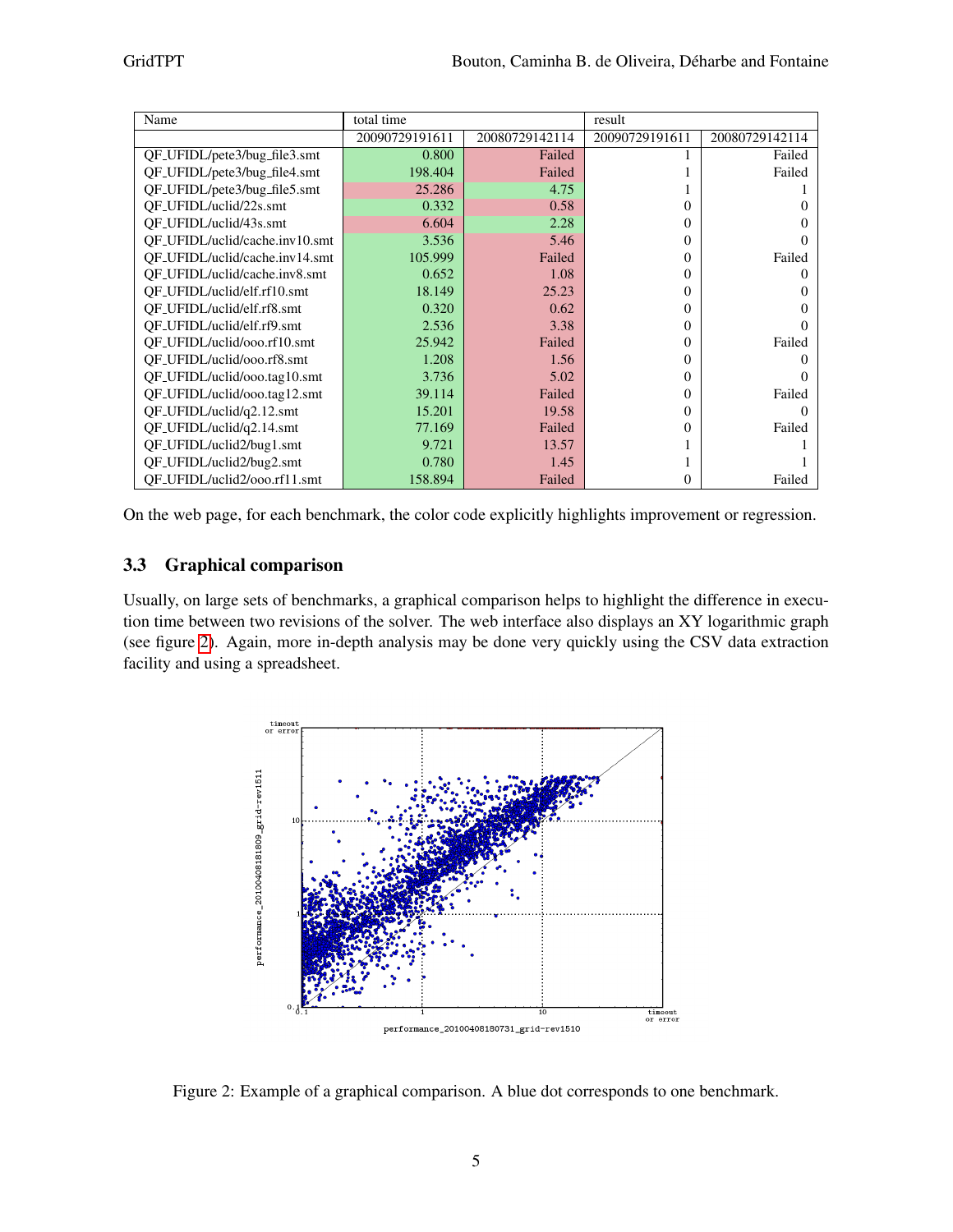## 4 Conclusion and future work

We presented GridTPT, the testing platform used daily in the development of the veriT SMT solver. Since most prover developers have the same kind of needs for such a platform, we feel that this work may benefit other groups in the ATP community. The platform was used internally on several third-party SMT solvers. First positive experiments were also carried on with a first-order theorem prover (namely, the E prover [\[12\]](#page-6-1)).

The most important difficulty we encountered in integrating the platform into our web server (for easy access by developers outside our institution) is the access policy to the cluster and the electronic security policy of our institution. The cluster is strongly firewalled, whereas the web server is outside the protected area; sending jobs and getting back information from the cluster to the web server requires hacks and ssh bounces. We believe that users elsewhere may encounter similar problems. Unfortunately, this prevents to have a clean package and an easy installation procedure that would work out-of-thebox for all cases. It will be necessary to collect and provide off-the-shelf solutions that will allow to circumvent those problems semi-automatically, when an automatic installation is not suitable. Another issue that we will certainly have to face is the variety of tools that clusters use for reserving resources.

The variation in running times with respect to the computer architecture is not linear, since it depends on the instruction set of the processors, the frequencies, the cache sizes and management policy,. . . that affect differently the running time depending on the program and even on the input data. Nevertheless, we think that it may be useful to investigate some kind of architecture calibration, i.e. recompute an approximation of the running time on a reference architecture. The motivations for such a calibration are twofold. First it would then be possible to use heterogeneous clusters if precise time measurement is not required. Second, it would also allow developers to compare old results (on out-of-use architectures) with newer ones.

Among the ongoing works, we are currently integrating the fuzzing tools for SMT-lib [\[8\]](#page-6-7) on the distributed architecture. We also have a prototype of an interface to better visualize the differences in running time, with respect to the kind of benchmarks (categorized by their directory, subdirectory, and name prefix). The new version of the SMT-LIB [\[3\]](#page-5-2) brings a novelty in allowing scripts in the prover input language; finding the right way to nicely integrate testing for scripts will also be necessary.

Acknowledgments: We would like to thank Stephan Merz for his guidance. Experiments presented in this paper were carried out using the Grid'5000 experimental testbed, being developed under the IN-RIA ALADDIN development action with support from CNRS, RENATER and several Universities as well as other funding bodies (see <https://www.grid5000.fr>). We also thank the anonymous reviewers for their comments.

### References

- <span id="page-5-0"></span>[1] C. Barrett, L. de Moura, and A. Stump. SMT-COMP: Satisfiability Modulo Theories Competition. In K. Etessami and S. K. Rajamani, editors, *Computer Aided Verification (CAV)*, volume 3576 of *Lecture Notes in Computer Science*, pages 20–23. Springer, 2005.
- <span id="page-5-1"></span>[2] C. Barrett, M. Deters, A. Oliveras, and A. Stump. Design and results of the 3rd annual satisfiability modulo theories competition (SMT-COMP 2007). *International Journal on Artificial Intelligence Tools*, 17(4):569– 606, 2008.
- <span id="page-5-2"></span>[3] C. Barrett, A. Stump, and C. Tinelli. The SMT-LIB standard : Version 2.0. First official release of Version 2.0 of the SMT-LIB standard., 2010. See also <http://www.smtlib.org/>.
- <span id="page-5-3"></span>[4] C. Barrett and C. Tinelli. CVC3. In W. Damm and H. Hermanns, editors, *Computer Aided Verification (CAV)*, volume 4590 of *Lecture Notes in Computer Science*, pages 298–302. Springer, 2007.
- <span id="page-5-4"></span>[5] A. Biere. PicoSAT essentials. *JSAT*, 4(2-4):75–97, 2008.